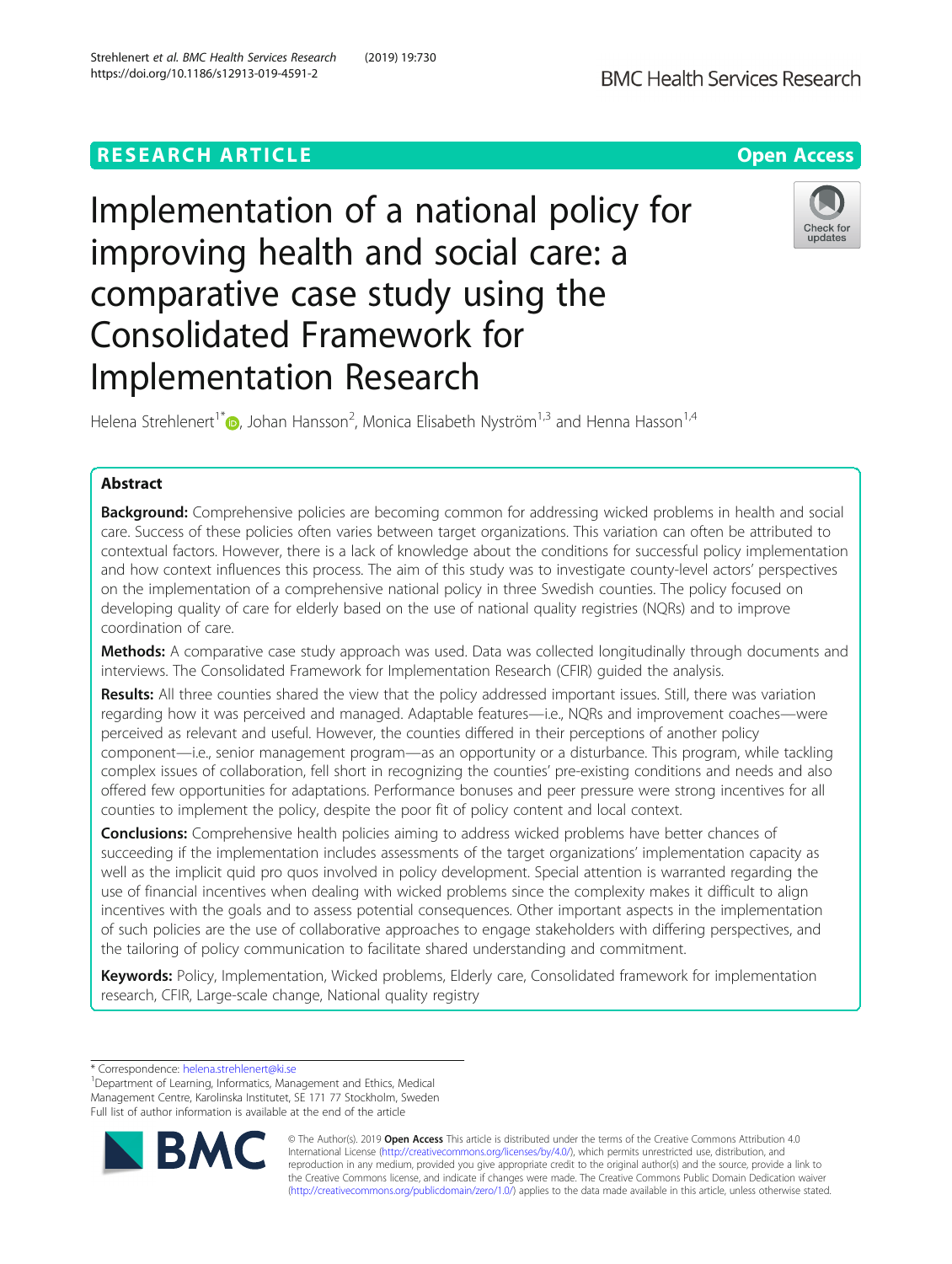# Background

Comprehensive health policies are becoming common for addressing complex, overarching improvement needs, or wicked problems [\[1\]](#page-8-0), in health and social care [[2\]](#page-8-0). Such policies are often difficult to implement due to the complexity of the problems they aim to solve and to the complex organizational systems they address [\[3](#page-8-0)–[5](#page-8-0)]. In wicked problems, the stakeholders involved have differing perspectives of the problem and the best ways to tackle it. Thus, wicked problems are difficult to define and are in-herently resistant to unanimous solutions [[1](#page-8-0)]. In addition, comprehensive policies are multifaceted and difficult to define, as they tend to change over time  $[6]$  $[6]$  $[6]$ .

It is well-known that some of the variation in implementation outcomes can be attributed to contextual factors [[7](#page-9-0)]. Current research suggests that the context is an active component in change and that it can be defined as a broad set of circumstances or unique factors that surround an implementation effort [[8](#page-9-0)]. However, more research is needed to understand how different aspects of context interact with health policy content and the implementation process [[9,](#page-9-0) [10](#page-9-0)]. Various taxonomies and frameworks are available for analyzing the interplay between an intervention, its processes and context. One such framework, the Consolidated Framework for Implementation Research (CFIR) [[8](#page-9-0)], was used in this study. The CFIR was developed to facilitate the understanding of the wide range of constructs believed to influence implementation. The CFIR consists of five domains: 1) characteristics of the intervention, 2) outer setting, 3) inner setting, 4) characteristics of individuals and 5) the process of implementation. So far, the CFIR has been used across a variety of interventions, settings and units of analysis [[11](#page-9-0)], but further investigation is needed to explore the use of CFIR to study less-specific interventions, such as comprehensive policy agreements [\[12,](#page-9-0) [13\]](#page-9-0).

In 2010, the Swedish government launched a comprehensive national policy aiming to improve the quality and coordination of care for elderly with complex needs ("Agreement on coordinated health and social care for the most ill older people") [\[14](#page-9-0)]. The policy was a "soft law"; i.e., it was a non-binding agreement between the central government and the politically governed interest organization for public organizations responsible for provision of health and social care (the Swedish Association of Local Authorities and Regions, SALAR).

The aim of the current study was to investigate key county level actors' perspectives on the implementation of a comprehensive national policy in three counties in Sweden. The study contributes to the literature with knowledge about the formulation and implementation of comprehensive health policies addressing wicked problems. Furthermore, it contributes with increased understanding about how the CFIR can be used to study implementation of a comprehensive policy.

# **Methods**

### Design

A case study approach was used to compare the implementation of the policy in three counties in Sweden [\[15\]](#page-9-0).

# The policy

The Swedish health care system is highly de-centralized. Health care and social care, including elderly care, are provided by different authorities on the regional and local level, respectively (see Additional file [1](#page-8-0) for more detailed information about the study setting). The policy aimed to improve quality and coordination of care for the most ill elderly through supporting the development of local quality improvement capacity and strengthening the collaboration between health and social care. Key features of the policy were performance bonuses tied to the use of specific national quality registries (NQR), a new web portal providing real-time feedback of results, and funding for regional improvement coaches that were to support the implementation of NQRs and facilitate local quality improvement work. Halfway into the fiveyear implementation period, as a response to feedback on implementation progress, SALAR launched a program aiming to engage and support senior managers in regional implementation of the policy. SALAR coordinated the policy implementation on the national level and provided training and information. The policy also included requirements that the counties had to fulfill to be eligible for performance bonuses. The main policy components are shown in Table [1](#page-2-0).

The policy agreement was renegotiated annually during the implementation period of 2010–2014, and the target levels for performance bonuses were successively increased. The policy has been described more thoroughly in previous publications [\[14](#page-9-0), [16\]](#page-9-0).

### Cases

The three counties were purposively selected to provide variation in geographical location, number of municipalities within each county and distribution of the population. County 1 was one of the largest regions in Sweden population-wise, including a metropolitan area. The county had one county council and 49 municipalities, which were divided into four administrative areas. County 2 was a middle-sized region with one county council and nine municipalities divided into three administrative areas, including both small cities and rural areas with close access to urban centers. County 3 was one of the largest regions in the country, considering the size of the territory, and 12 of the 15 municipalities were rural, sparsely populated areas. The county had one county council and was divided into three administrative areas: two areas, each encompassing a larger city, and a third area comprising sparsely populated municipalities.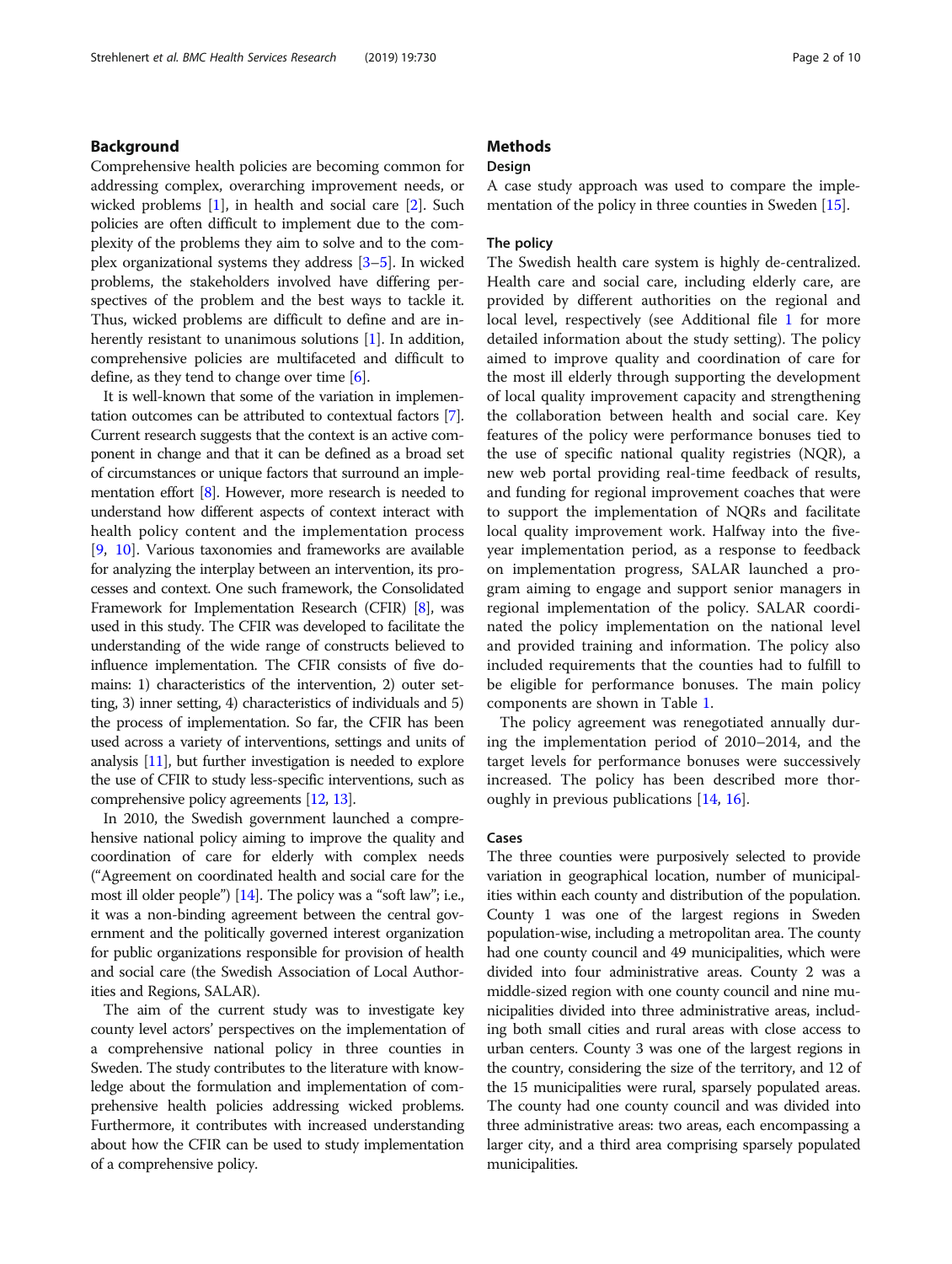<span id="page-2-0"></span>Table 1 The main components of the policy

| Policy component                              | Content                                                                                                                                                                                                                                                                     |
|-----------------------------------------------|-----------------------------------------------------------------------------------------------------------------------------------------------------------------------------------------------------------------------------------------------------------------------------|
| Performance bonuses in five improvement areas | Improvement areas:<br>1. Preventive care (the Senior Alert Registry)<br>2. Palliative care (the Swedish Palliative Registry)<br>3. Dementia care (the Swedish Dementia Registry,<br>SveDem; the BPSD Registry <sup>a</sup> )<br>4. Medical treatment<br>5. Coordinated care |
| Implementation support                        | • Real-time feedback of results<br>• Regional improvement coaches<br>• Senior management program (workshop series)<br>• National coordination (SALAR)                                                                                                                       |
| Requirements for performance bonuses          | • Collaborative management structures at the county level<br>• Management system for systematic quality work                                                                                                                                                                |

<sup>a</sup>BPSD – Behavioral and psychological symptoms in dementia

### Data collection

Data used in this study was part of a larger project that covered the entire process of development and implementation of the policy between 2010 and 2014. Three types of data were used. Semi-structured telephone interviews with informants leading the implementation on county-level; i.e., improvement coaches and members of senior management teams (County 1,  $n = 6$ ; County 2,  $n = 7$ ; County 3,  $n = 5$ ) were the main data source. In addition, county-level documents, such as actions plans, reports and descriptions of organizational structures (County 1,  $n = 13$ ; County 2,  $n = 12$ ; County 3,  $n = 14$ ), national policy-related documents  $(n = 15)$ , and observations of the national policy meetings and workshops  $(n = 8)$  were collected for the entire implementation period. The interviews were conducted in 2014. All of the informants were involved in the entire implementation process (between 2010 and 2014), and the interviews contained current and retrospective information about the past experiences. The interview guides were adapted to senior managers and improvement coaches respectively, while both versions covered the informants' perceptions of the policy and implementation support, their roles, the organizational structures and communications and conditions and strategies for implementation. The interviews (30–60 min) were recorded and transcribed verbatim. The informants gave informed consent to participate before the interviews. In the project, a participatory research approach was used, and the researchers met regularly with participants to discuss preliminary results. The Regional Ethics Committee in Stockholm (ref no. 2011/5:11) judged that the study had no ethical aspects to be considered.

# Data analysis

The CFIR [\[8\]](#page-9-0) guided the analysis of the interview data. A directed content analysis approach was used to cover the full variety in the data set  $[17]$  $[17]$  $[17]$ . Initially, the full range of domains and constructs was used during the coding process, but in the final analysis, four domains were found to contain the vast majority of the coded data (Table [2](#page-3-0)). The respondents did not touch upon all constructs; see Table [2](#page-3-0) for operationalized descriptions of the constructs that were used in this study. The "Characteristics of the individuals" domain was not used, as the study focused on organizational level.

First, text passages were deductively assigned to the relevant CFIR domains and constructs. Within each construct, meaning units were identified and given short descriptive codes. Second, codes were sorted into sub-categories. Two researchers were involved in the analysis. The first author conducted the main part of the analysis, but during each step, data samples from each county were coded in parallel by the first and second author and compared. Discrepancies were discussed, and the codes were revised based on consensus. Third, a memo was developed for each county, with summary statements and supporting quotes for each construct. The memos were used as a basis for describing and comparing the counties. Interview data was triangulated with information obtained from documents and observations.

# Results

# Characteristics of the intervention

Informants in all three counties had a clear picture of the policy as an externally developed intervention. Before the policy, the use of NQRs and local, data-driven systematic quality improvement in elderly care was limited in all three counties. The general view was that the NQRs were supported by sufficiently strong evidence and that there were definite *advantages* in using them. Also, access to real-time NQR results through the web portal, which was developed during the implementation, facilitated comparisons over time and between organizations and counties. The continuous feedback of results was seen as a central feature facilitating local quality improvement and a new possibility for senior managers and politicians to use up-to-date information as a basis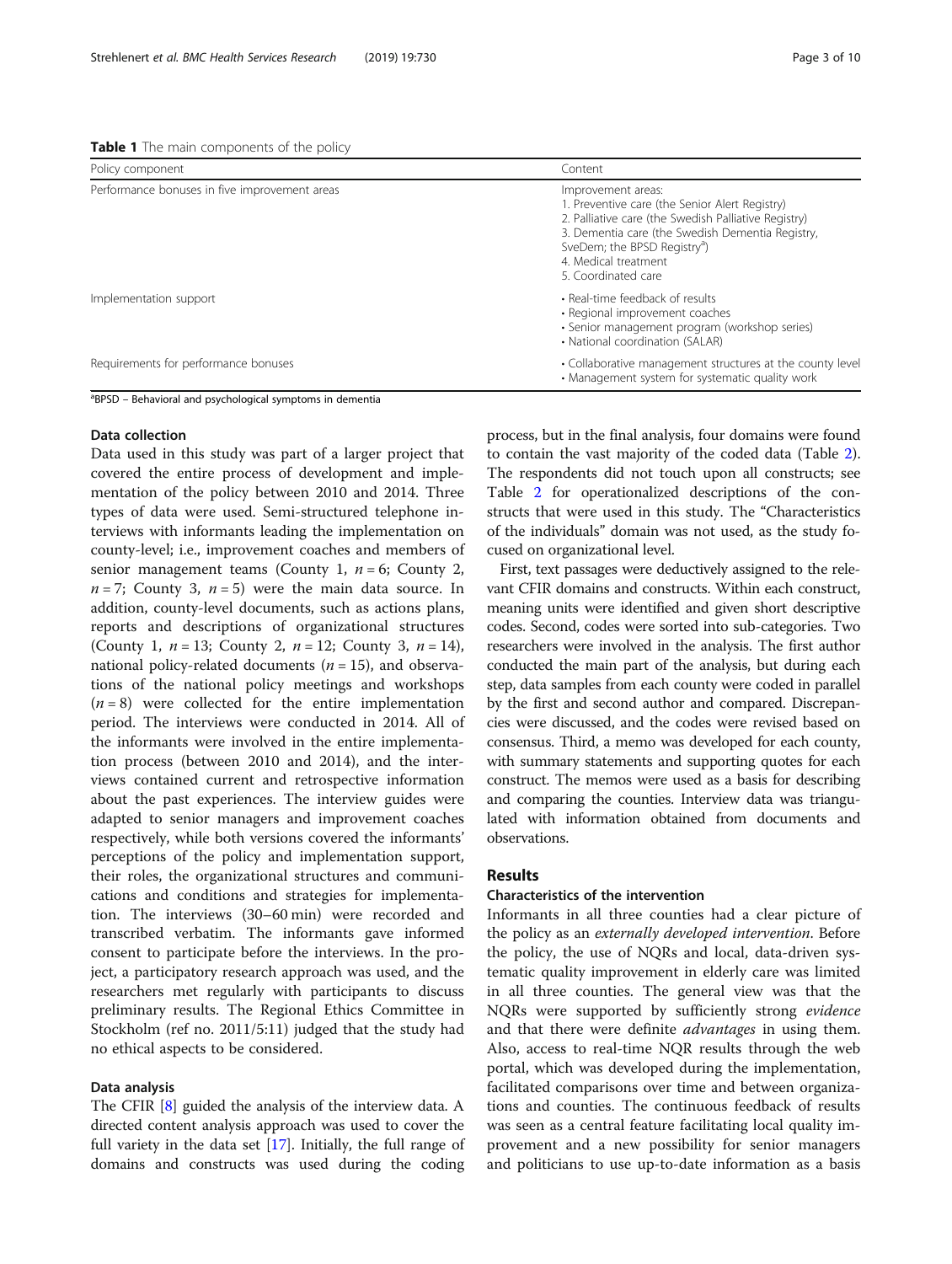<span id="page-3-0"></span>

| Domains                         | Operationalization of the constructs and sub-constructs                                                                                                                                                                                                                                                                                                                                                                                                                                                                                                                                                                                                                                                                                                                                                                                                                                                                                                                                                                                        |
|---------------------------------|------------------------------------------------------------------------------------------------------------------------------------------------------------------------------------------------------------------------------------------------------------------------------------------------------------------------------------------------------------------------------------------------------------------------------------------------------------------------------------------------------------------------------------------------------------------------------------------------------------------------------------------------------------------------------------------------------------------------------------------------------------------------------------------------------------------------------------------------------------------------------------------------------------------------------------------------------------------------------------------------------------------------------------------------|
| Intervention<br>characteristics | Innovation Source: Perception of key stakeholders about whether the innovation is externally or internally developed.<br>Evidence Strength and Quality: Perceptions of the quality and validity of evidence supporting the belief that the innovation<br>will have the desired outcomes.<br>Relative Advantage: Perception of the advantages of implementing the policy versus alternative solutions, as well as advantages<br>(or disadvantages) of the separate components.<br>Adaptability: Perceived possibilities to adapt, tailor, refine or reinvent the policy to meet local needs.<br>Trialability. The ability to test the policy content on a small scale in the organizations and to be able to "undo" implementation<br>if warranted.<br>Complexity: Perceived difficulty of the policy, reflected by duration, scope, radicalness and disruptiveness.<br>Design Quality and Packaging: Perceived excellence in how the policy is bundled and presented; e.g., supporting materials<br>and the overall composition of the policy. |
| Outer setting                   | Needs and Resources of Those Served by the Organization: The extent to which the needs of elderly with complex health needs<br>are acknowledged by the organization.<br>Cosmopolitanism: Communications and networks with actors and organizations external to the county and its health and<br>social care organizations.<br>Peer Pressure: Mimetic or competitive pressure to implement the policy in relation to county councils and municipalities in other counties.<br>External Policy and Incentives: Perception of the policy as an external initiative and the performance bonuses as a policy instrument.                                                                                                                                                                                                                                                                                                                                                                                                                            |
| Inner setting                   | Structural Characteristics: The organizational structures for collaboration between actors in health and social care for elderly<br>with complex health needs.<br>Networks and Communications: The presence and quality of formal and informal communication and networks between<br>health and social care for elderly with complex health needs.<br>Implementation Climate<br>Tension for Change: Perceived need for change regarding the policy goals.<br>Compatibility: The fit between the policy and the current structures and workflows and the organization's needs and values.<br>Relative Priority: Shared perception of the importance of implementing the policy.<br>Organizational Incentives and Rewards: Incentives tied to indicators within the policy improvement areas.<br>Goals and Feedback: Monitoring policy goals and offering feedback to staff and managers.                                                                                                                                                        |
|                                 | Readiness for Implementation<br>Leadership Engagement: Commitment and involvement of leaders regarding the implementation of the policy.<br>Available Resources: Resources available for local implementation.<br>Access to Knowledge and Information: Ease of access to information, knowledge and support about how to implement the policy                                                                                                                                                                                                                                                                                                                                                                                                                                                                                                                                                                                                                                                                                                  |
| Process                         | Planning: The degree to which the policy goals are broken down and implementation activities are specified on local level.<br>Engaging<br>Formally Appointed Internal Implementation Leaders: Attracting and involving improvement coaches and members of senior<br>management teams and their roles in the implementation.                                                                                                                                                                                                                                                                                                                                                                                                                                                                                                                                                                                                                                                                                                                    |

for decisions. The improvement coaches were perceived as a key function needed to spur the development in all counties, both by adding competence about using the NQRs and data-driven quality improvement work, and as a link between health and social care.

The views differed regarding the senior management program. In County 1, it was described as an opportunity to develop collaboration. In County 2, a persisting view among the senior managers was that the existing collaborative structures were satisfactory and that there was little need to form new teams and participate in the senior management program. The improvement coaches, on the other hand, identified a need for greater management involvement in quality improvement. In County 3, the senior managers showed little interest in the program throughout the implementation. However, the policy still created external pressure, which was perceived as necessary to overcome inertia toward improving collaboration.

Often, when the issues are complex, it cannot be the individual special housing unit's sole responsibility to try and solve the problem, but the county council has to do [its] part as well. At present, the policymakers are pushing the county council and municipalities to collaborate, and this is crucial … Had it not been for the policy, things would not have changed a bit. (County 3)

Some parts of the policy could be adapted to meet local needs, and this was appreciated by the counties, while other parts were perceived as less flexible. The improvement coaches' support and the practical use of the NQRs were the components that could be adapted. In contrast, the requirements for participating in the senior management program were perceived as too detailed and difficult to meet, and the content of the program as too standardized. County 2, for example, found it hard to match the program's requirements with its current inter-organizational collaborative teams.

I am sure that the forming of senior management teams has worked well in other counties, but it did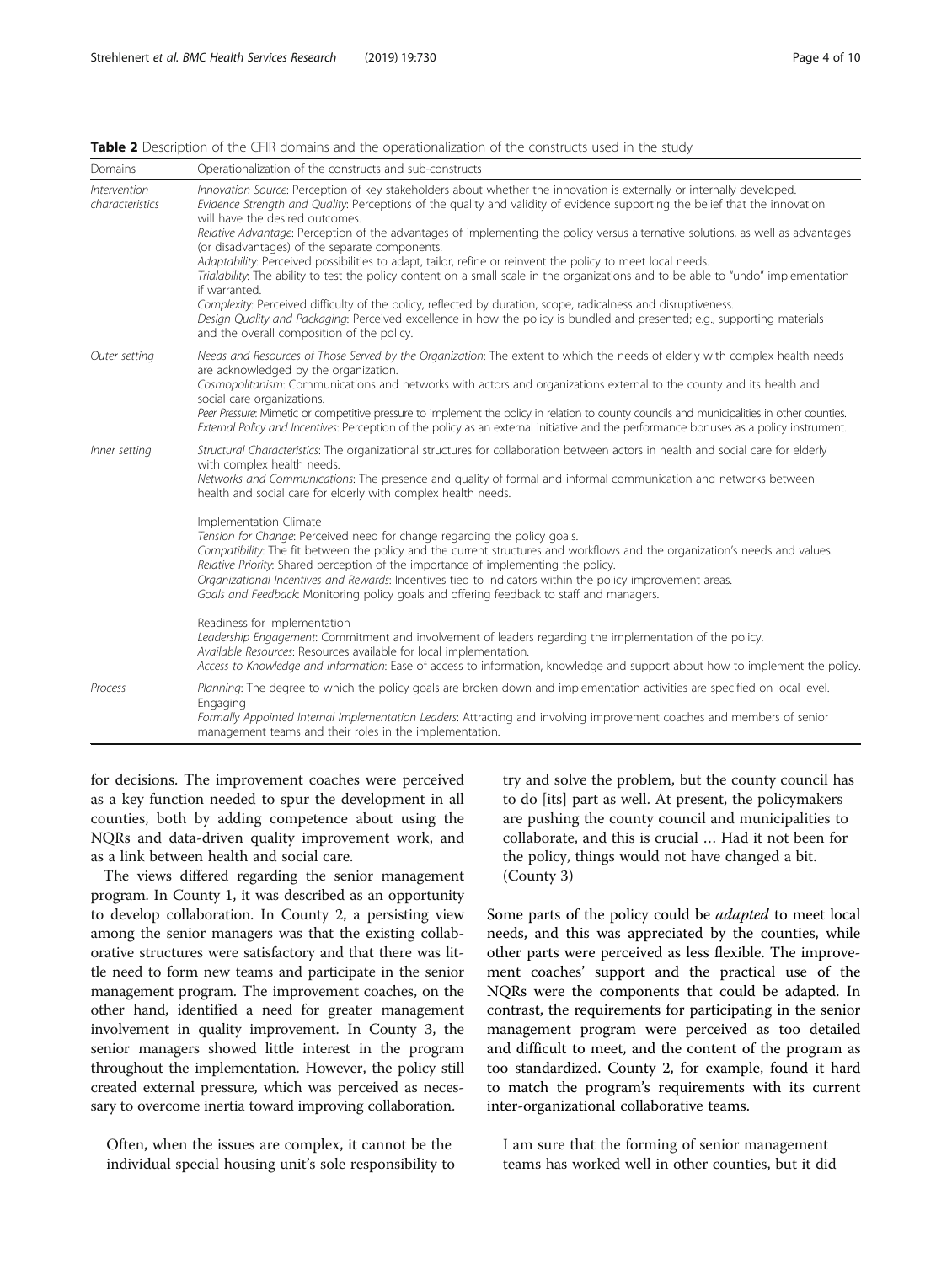not suit our methods. We already had our own established teams. [ … ] The policy's demand for new teams has just made things more complicated for us. (County 2)

The policy was described as *complex*, as it comprised many components and involved substantial changes in work organization and management on several levels. As rapid, full-scale implementation of the NQRs was needed from the start to obtain performance bonuses, trialability (i.e. the ability to test the policy components on a small scale) was not perceived as relevant.

Informants in all three counties were positive about the design and packaging of the policy. The meetings, workshops, materials and tools were greatly appreciated and the project team at SALAR was described as credible and responsive. The storytelling approach that SALAR used in its communication about the policy was described as very helpful.

### Outer setting

Informants in the counties were well aware of the need for improvement of the care for elderly with complex health needs. As a coordinator of the policy implementation on national level, SALAR had a great influence on the counties' cosmopolitanism—i.e., their networking with organizations on national level and in other counties. The informants were positive about SALAR's efforts to provide new opportunities for learning and benchmarking regarding the policy issues.

This policy has really opened up the way for learning [from other organizations] across the country. The approach [that SALAR uses in communication about the policy] that there is neither time nor resources for reinventing the wheel makes everyone more prone to look at others' results and methods and to draw on their experiences. (County 3)

However, these venues were also described as potential arenas for peer pressure mechanisms. Informants in all counties also mentioned self-initiated collaborations with neighboring county councils, municipalities and universities.

In general, the counties were positive about the concerted national efforts to implement the policy. However, a prevailing issue was the dilemma between the policy agreement as a steering instrument for the central government and the autonomy of the county councils and municipalities. Despite its soft law character, the policy was perceived as strong governance. A commonly held view was that though there were no formal sanctions for not implementing the policy, participation was not voluntary in practice.

What happens is that you tend to do what they [SALAR and the government] demand. [...] I mean, we ended up implementing Senior Alert even though it might not have been the best approach for us. However, we had to use it to get the performance bonuses. (County 3)

The informants described initial difficulties in coordinating a national policy with local plans and ongoing work, but at the same time, they acknowledged advantages of aligning local efforts with national initiatives.

It can be difficult to handle national initiatives that require coordination on a county level [ … ] It can lead to ambiguity if there are already ongoing projects on the local level that are not in line with the national initiative. Still, I think concerted efforts and national support are needed to make things happen. The policy creates pressure in a good way, like "Come on, let's do this now and take advantage of the national support for working with these issues … ". I also think it is important that everyone is doing it simultaneously. (County 1)

### Inner setting

The current *structures* for collaboration and the nature and quality of networks and communications between health and social care differed greatly between the counties. When the policy was launched, County 1 had wellfunctioning collaborative structures on the local level, but a less developed collaboration on the county level. County 2 had well-established, efficient collaborative structures on all levels. County 3 had collaborative structures on the county level, but informants reported that elderly care received relatively little focus in these forums compared to other issues. Moreover, collaboration on the local level was marked by a lack of agreement regarding responsibilities for patients with complex needs.

The financial *incentives*—i.e., performance bonuses were based on indicators, which formed clear intermediate goals at an early stage in the implementation. Still, the tension for change varied between organizational levels and in relation to different policy components. The NQRs were not widely used before the policy but many care providers, particularly within municipal elderly care, warmly welcomed them. During the whole implementation period, the improvement coaches in all three counties regularly compiled and delivered feedback, mainly in the form of aggregated outcome data, to senior managers. At first, senior managers and administrative leaders did not express any explicit demands to use results from NQRs to monitor quality but gradually their interest grew, particularly in County 1 and 2. Over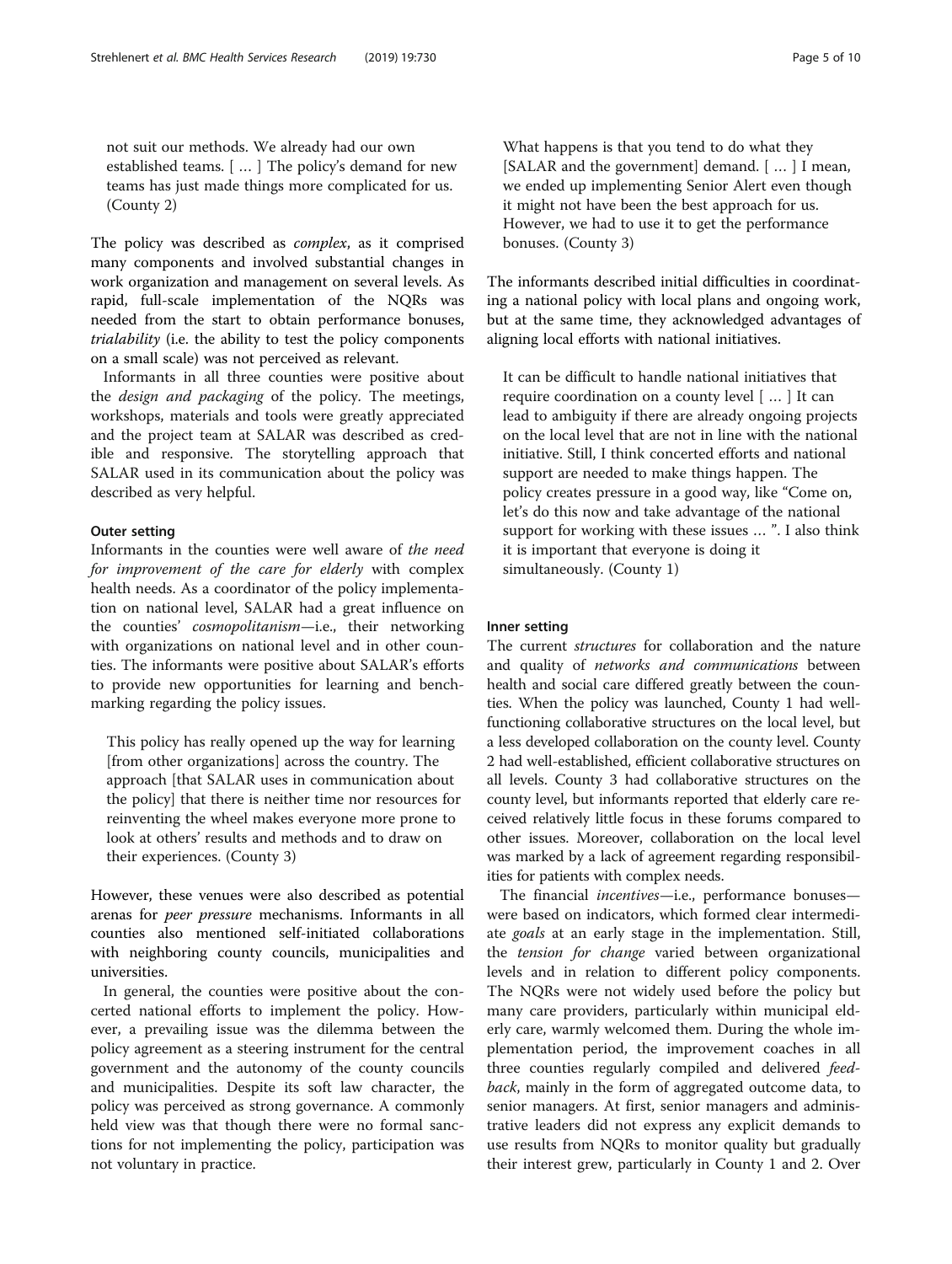time, the increased awareness among managers and administrative leaders contributed to putting issues related to quality and coordination of care for the most ill elderly on the political agenda, though slightly less so in County 3. The perceived need to develop collaboration between health and social care also varied. County 1 needed to develop new collaborative structures on the regional level to be eligible for performance bonuses. In County 2 and 3, the tension for change regarding collaboration was weaker, but for different reasons. In County 2, the leadership perceived the current structures and processes to be satisfactory. In County 3, a longstanding tradition of poor collaboration and mistrust between the regional and local authorities inhibited the will to develop collaboration. Despite this, all three counties participated in the national implementation activities, including the senior management program.

The policy's *compatibility* with current values and practices were similar in all three counties. The central values of the policy resonated with stakeholders on all levels within both health and social care from the start. However, early on it became clear some NQRs did not suit the ways of working for some care providers; e.g., hospitals in all three counties found one of the NQRs (Senior Alert) to be less compatible with acute care processes, as it focused on issues requiring long-term efforts, such as malnutrition and decubitus ulcers.

The performance bonuses, combined with the volume and intensity of SALAR's efforts and the government's active involvement in the implementation, eventually resulted in all three counties giving the policy high relative priority.

I think that the policy has brought attention to these issues for [local] politicians in a way that would not otherwise have occurred. When political agreements about these things are negotiated on a national level, it feels more natural for the local politicians to accept and engage in the decisions than if the propositions come from the local administrative officials. (County 2)

The leadership engagement varied between the counties. In County 1, upper and senior managers became actively involved in the development of the policy action plan. In County 2, the joint steering committee's engagement was lower, as it prioritized other ongoing work addressing the policy areas. This persisting lack of endorsement of the policy made it more difficult for the improvement coaches to engage the care providers in using the NQRs. In County 3, the informants reported relatively weak engagement among politicians and upper and senior managers throughout the whole implementation period.

The policy required the county councils and the municipalities to allocate time and resources for the implementation; e.g., for staff to participate in training and for senior managers to participate in the workshops. Informants in County 3 reported that the rural municipalities found it difficult to meet these requirements due to the lack of manpower and the extremely small administrative organizations. In addition, the performance-based reimbursement system implied special challenges for several of the rural municipalities with strained budgets.

As a county council, we have more 'muscles' and more money. [ … ] We can spend the reimbursement in advance, so to speak. The rural municipalities, on the other hand [ … ] It is difficult for them. They do not have any extra resources to invest in advance … they simply cannot spend money they do not yet have and hope to get paid afterwards. (County 3)

All three counties reported good access to policy-related information training and tools, either online or via network meetings or through direct contacts with SALAR, during the whole implementation period.

### Process

All three counties developed action plans in line with the policy requirements, but the practical impact of these varied. In each county, improvement coaches and senior managers were engaged to implement the policy. Dedicated funding for improvement coaches was provided as part of the policy, and all three counties took the opportunity to hire coaches as internal implementation leaders. SALAR organized a national network to support and coordinate the coaches, which was active during the whole implementation period. The senior management teams were expected to champion the implementation of the policy in their regions. However, since no funding was offered for this, the counties' approaches to the senior management program varied. County 1 acted in line with the policy's intention and formed five senior management program teams, which were coordinated on the county level, and developed a policy action plan. In County 2, three senior management teams were formed when the program started, one for each administrative area, but due to upper management's ambition to minimize the policy's interference with current organizational processes, they had no practical function aside from representing the county at the program workshops. Instead, a small central administrative team was responsible for developing the county's policy action plan and for monitoring results, mainly for the purpose of obtaining the performance bonuses. In County 3, only one single provisional senior management team was formed during the implementation period, due to the lack of interest among the senior managers. The members were mainly administrators without proper decision mandates—i.e., they were not senior managers—and the majority of the rural municipalities were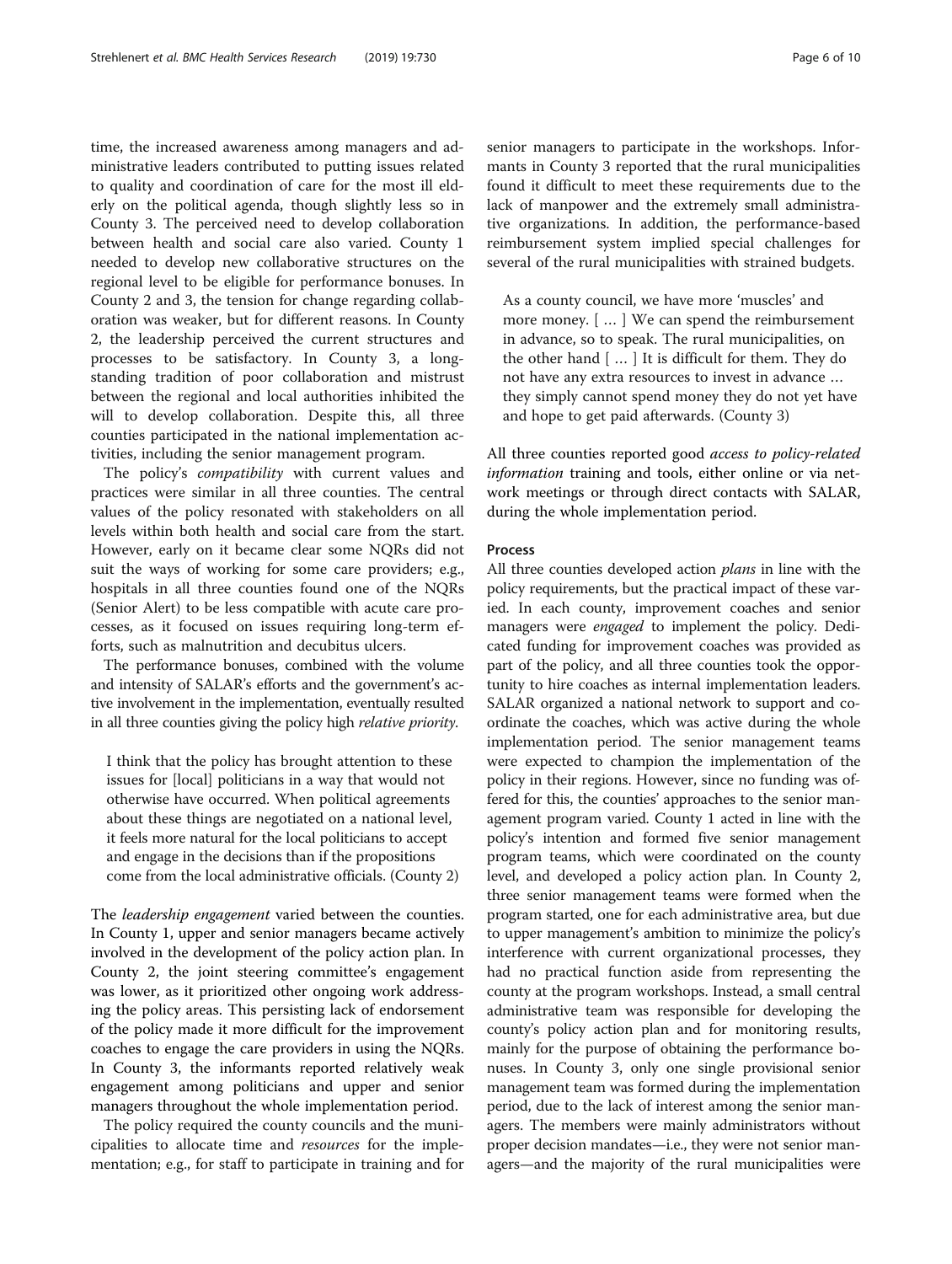not represented in the team at all. The team developed a policy action plan that had limited practical impact in the region.

In County 1, a regional coordinator was hired to support forms of collaboration between the improvement coaches and the senior management teams. In County 2 and 3 the connections between the improvement coaches and the senior management teams were weaker and less clear. As implementation progressed, however, new organizational solutions developed in County 2 which enabled the improvement coaches to facilitate the use of NQR data and quality improvement efforts on the senior management level.

We already have an established collaborative structure with work groups [ … ] but over time, the improvement coaches have come to play an important role in these groups by providing compiled information about results and analyses. Their roles and input have become well established in these groups. At the start, they were not included in these groups, but now they are key members. (County 2)

In County 3, the improvement coaches and the senior management team were somewhat out of sync with each other. The allocation of roles and functions between the coaches and the team remained more or less unclear during the entire implementation period.

I mean, first [the government] allocates funding to improvement coaches, who start to work on local level, building networks and developing plans for working toward the policy goals … And later, [it] adds requirements of a politically anchored policy action plan and makes a huge investment in senior management teams to lead the implementation of this plan. This caused some … maybe not conflict, but confusion, about the roles of the improvement coaches and the senior management team. (County 3)

# **Discussion**

In this study, we used the CFIR to investigate key actors' perspectives on the implementation of a national health policy in three counties. In sum, they shared the view that the policy addressed important issues and all three counties participated in the implementation activities. Still, variation was found both within and between the counties regarding how the policy and the implementation were perceived and managed. Reasons for this variation were found in the interplay of factors related to the characteristics of the intervention, the inner and outer setting and the implementation process, which will be discussed below.

Improving health and social care for elderly with complex health problems can be described as a wicked issue. The multitude of actors in elderly care represents many different views on this issue and on possible solutions. The current national policy was a comprehensive and ambitious initiative. A main advantage was the flexible and innovative implementation strategies used to involve many actors and organizations on multiple levels, in both health and social care. To some extent, however, these strategies fell short in matching the complexity of the policy issue and the differences in the counties' inner settings.

More specifically, some policy components, such as the improvement coaches and the NQRs, were readily accepted and implemented in the three counties. This successful implementation was facilitated by earmarked government funding and economic incentives for these parts of the policy, but also by a general shared understanding of the need and benefits of these components. Furthermore, these components were characterized by flexibility and adaptability. Flexibility and room for local adaptations are central elements in CFIR [\[8](#page-9-0)] and other models describing determinants for implementation e.g., [\[18](#page-9-0)–[20\]](#page-9-0).

Other components, such as the senior management program, evoked mixed responses. This policy component addressed truly complex issues, as it was launched to support the development of regional capacity to collaborate and to lead cross-organizational improvement initiatives. Despite this, the design of the senior management program lacked in flexibility and provided little support for local adaptations. SALAR urged the counties to form standardized cross-organizational teams that were expected to function in a similar manner in all counties. Thus, this particular policy component aimed to target a difficult issue in a complex system using rather generic solutions, which did not consider the unique circumstances of the counties. This resulted in only partial implementation of the component during the five-year implementation period. Despite variations in implementation success, the senior management program highlighted the gaps in cross-organizational collaboration in all three counties. This led to increased awareness among key actors in the counties, of specific problems that needed to be addressed. These results resonate with prior research suggesting that complex issues, such as developing organizational collaboration, can only be understood by trying to work out practical solutions  $[1, 21]$  $[1, 21]$  $[1, 21]$  $[1, 21]$ , and that collaborative strategies are well-suited to tackle wicked problems [\[22](#page-9-0)].

The senior management program mentioned above was also an example of how the current policy aimed to steer the local actions to a greater extent than most other previous (and contemporary) policies in the area. All three counties perceived the policy as more or less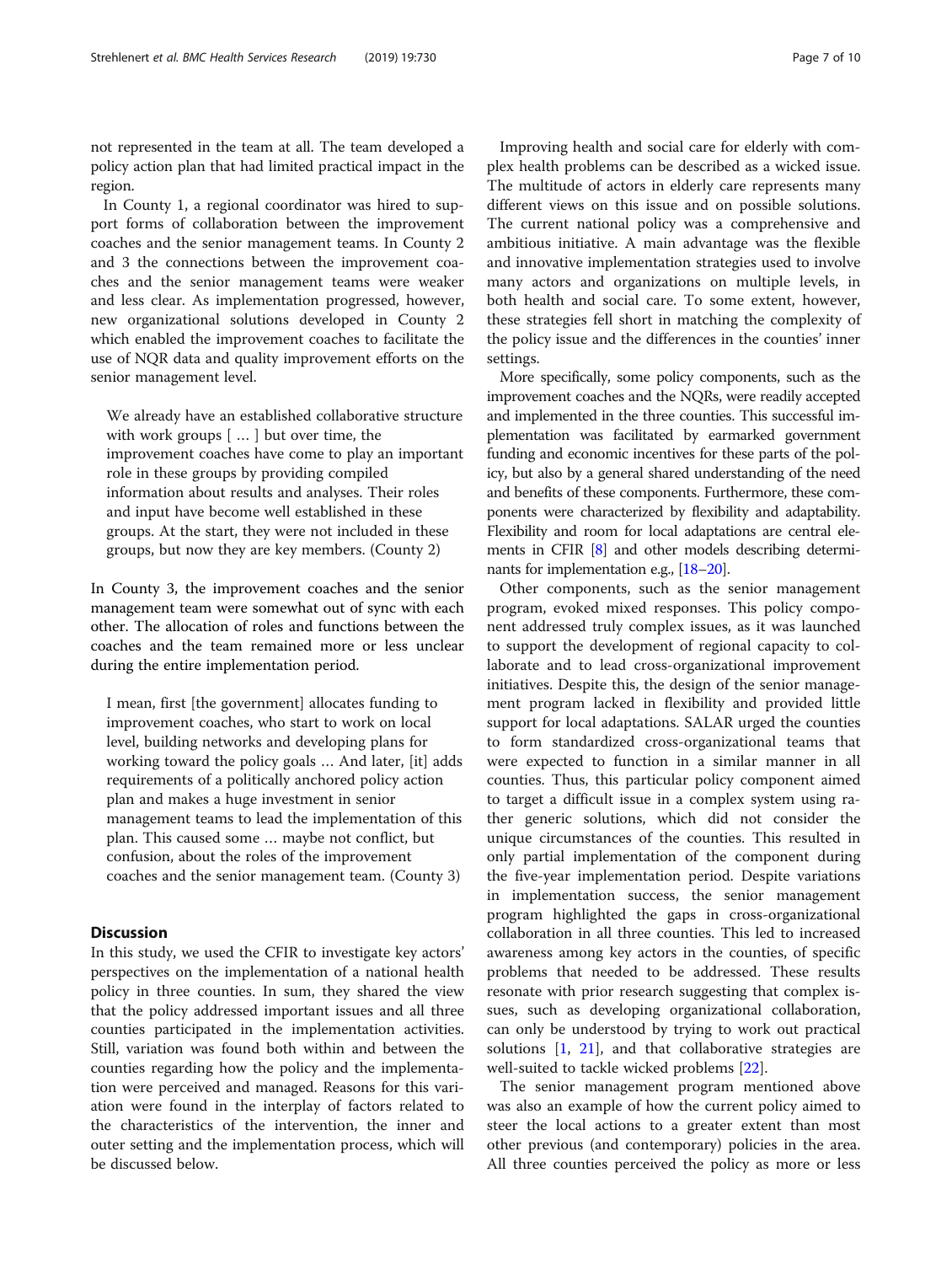infringing on their autonomy and self-governance by prescribing specific forms for collaboration and demanding the use of specific national quality registries. Thus, from the county perspective, the policy challenged the statutory independence of the local authorities. Previous studies have highlighted similar problems associated with such non-coercive governance (soft laws) [\[23](#page-9-0), [24](#page-9-0)]. Formally, such policy agreements imply that participation is voluntary, but in practice it is difficult for the local authorities to reject the policy, as it would involve potential loss of government funding. This type of policy also implies a shift in the policy actors' roles, where the government is more operative than usual, and SALAR takes on a double role of being both client and contractor [[23\]](#page-9-0). It has been argued that the use of such policy agreements represents a form of governance that supports a re-centralization of health care in Sweden [\[25](#page-9-0)].

One main component of the policy was the performance bonuses, i.e. funding obtained when certain goals were achieved. These bonuses were found to be a strong incentive for the counties. This is in line with previous research, suggesting that a policy "push" in terms of dedicated funding can increase the chances of successful implementation e.g., [\[20\]](#page-9-0). However, it is also important that goals for performance bonuses are realistically attainable [\[26](#page-9-0)]. We found that some organizations, particularly the rural municipalities in County 3, had difficulties allocating time and resources for managers to participate in development work and for training staff to use NQRs. This contributed to unwanted variation regarding the possibilities to reach the policy goals. Thus, there may be a risk that performance bonuses may preserve existing geographical inequalities in health and social care, or even create a downward spiral for less successful organizations due to lack of leverage [[27,](#page-9-0) [28](#page-9-0)], which was contradictory to the policy goals.

Peer pressure mechanisms were also found to play an important role in the policy implementation. As mentioned earlier, SALAR is the joint interest organization of all county councils and municipalities in Sweden, and it has a strong position both among its members and as a national policy actor. SALAR's expectations that all members would implement the policy, in combination with their role as a contracting partner in the policy agreement, created strong pressure on the counties. This is in line with research showing the importance of a mediating actor sharing the interests of both the government and the implementers on the regional and local levels, in bringing about compliance of soft laws [[24](#page-9-0)]. Moreover, the establishment of networks (e.g., for improvement coaches) and regular network meetings were important parts of SAL-AR's implementation strategies that enhanced contacts and fruitful exchange between organizations. However, these networks also formed arenas for benchmarking and competitive pressure in the implementation, as counties were expected to report implementation progress and share good examples with their peers [[14](#page-9-0), [16\]](#page-9-0). Continuous public reporting of results may also have added to the counties' perceived pressure to implement the policy and to perform well [\[26\]](#page-9-0).

The use of CFIR to investigate the implementation of this comprehensive, national policy was found to be beneficial for analyzing the rich data and for facilitating the comparisons across the counties. Previously, the CFIR was mainly used to study the implementation of fairly well-defined interventions in clinical settings [\[11](#page-9-0)]. A consequence of using the CFIR to study a county-level policy implementation was that the scope of the inner setting domain became broader, encompassing multiple organizational layers within several autonomous municipalities and a county council. Thus, as has been discussed previously, the CFIR could benefit from acknowledging the possibility of multiple organizational layers within the inner setting [\[12\]](#page-9-0) when analyzing the implementation of more comprehensive interventions.

### Implications

The study has five main implications for formulating and implementing comprehensive policies to solve wicked problems. First, the need to form policy components that allow adaptations based on the local contextual factors is highlighted. The rather fixed format of the senior management program was more difficult to implement, as contrasted with the improvement coaches whose roles could be adapted. Second, the need for policies to balance between steering and self-governance in this type of decentralized health and social care system is emphasized. The senior management program was perceived as infringing the local authorities' autonomy, but at the same time created external pressure to spur development. Third, there was variation within counties in how different types of actors interpreted the policy, which led to different prioritizations and complicated the implementation. This highlights the importance of using a collaborative approach to engage stakeholders with differing perspectives and tailoring policy communication to facilitate shared understanding and commitment. Fourth, counties' inner settings may facilitate or hinder their opportunities to implement a policy. This illustrates the need for policymakers to carefully assess the target organizations' implementation capacity and to be aware of the implicit quid pro quos involved in policy development. Finally, special attention is warranted regarding the use of financial incentives or other types of steering mechanisms in policies addressing wicked problems. The complexity of the issue makes it difficult to align incentives with the goals and to assess potential consequences.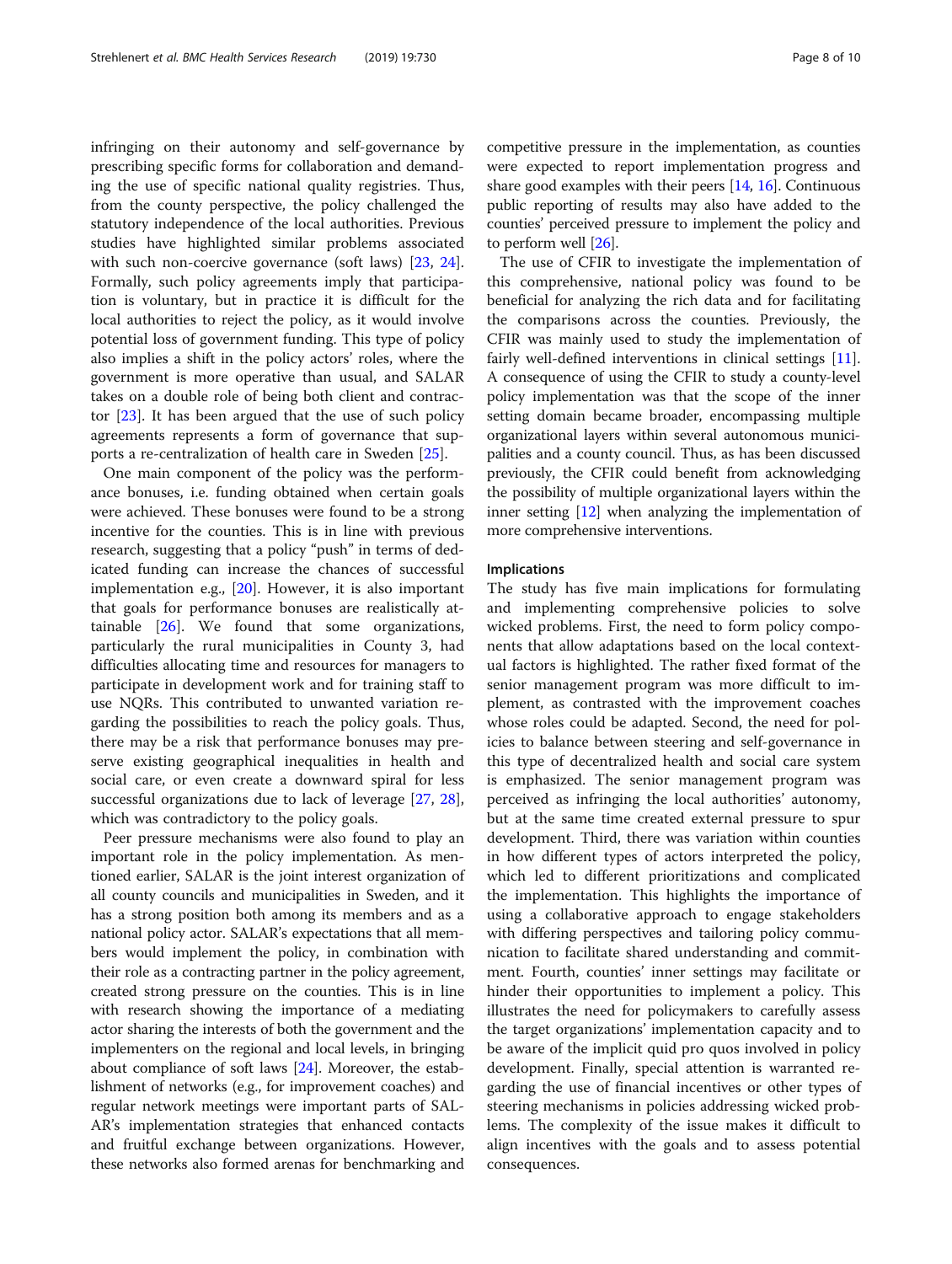### <span id="page-8-0"></span>Methodological discussion

One of the strengths of this study was the use of an established meta-theoretical framework, the CFIR, for analyzing the data. One potential limitation of the study concerns the selection of the respondents and the issue of representativeness. The study focused on the implementation from the perspectives of key actors involved in the policy, and thus it made sense to interview those with long experience of the policy. However, at the end of the five-year policy implementation, due to staff turnover, there were rather few individuals who met the selection criteria for the study. It is possible that including key actors with less experience of the policy or informants not directly involved in managing the policy implementation (e.g., health and social care staff members or local politicians) would have generated another picture of the implementation in the three counties. However, they would not have been able to provide as comprehensive accounts of the implementation. The strength of the approach was that informants representing different perspectives were included. An additional strength was the possibility to triangulate the data across interviews, documents and observations. This was an attempt to balance the risk of individual informants having a vested interest in presenting overly positive perspectives of the local conditions and the implementation. Thus, the triangulation improved the internal validity of the study.

### Conclusions

The implementation of the policy components that addressed less wicked issues, and that could be adapted to local conditions, was perceived as feasible. In a similar manner, the component that targeted more complex problems and lacked in adaptability was perceived as more problematic. Performance bonuses and informal pressures exerted strong influence on the counties to implement the policy, despite poor fit between some of the policy components and the county contexts. From a county perspective, comprehensive health policies aiming to address wicked problems have better chances of succeeding if the implementation includes assessments of the target organizations' implementation capacity as well as the implicit quid pro quos involved in policy development. Special attention is warranted regarding the use of financial incentives when dealing with wicked problems since the complexity makes it difficult to align incentives with the goals and to assess potential consequences. Other important aspects in the implementation of such policies are the use of collaborative approaches to engage stakeholders with differing perspectives, and the tailoring of policy communication to facilitate shared understanding and commitment. Finally, the CFIR was found to be a useful framework for investigating a comprehensive national policy and for comparing the three counties.

### Supplementary information

Supplementary information accompanies this paper at [https://doi.org/10.](https://doi.org/10.1186/s12913-019-4591-2) [1186/s12913-019-4591-2.](https://doi.org/10.1186/s12913-019-4591-2)

Additional file 1. Study setting. Information about the setting of the study.

#### Acknowledgements

The authors wish to thank PhD Elisabet Höög at the Department of Public Health and Clinical Medicine, Epidemiology and Global Health, Umeå University, for conducting the interviews with improvement coaches in the three counties.

#### Authors' contributions

HS, MN, JH and HH designed the study. HS, PhD Elisabeth Höög and MN collected the data. HS, JH and HH conducted the analyses. HS drafted the manuscript; HH, JH and MN contributed to the subsequent drafts and the final version. All authors read and approved the final manuscript.

#### Funding

The data collection for this work was conducted within a project partly financed by the Swedish Association of Local Authorities and Regions with no restrictions impending the research content, and with additional financial support from the Swedish Research Council for Health, Working Life and Health care (FORTE) [grant no 2012–1688]. The third author was partly financed by Vårdalstiftelsen [grant no 2014–0112]. The last author was financed by the Swedish Research Council for Health, Working Life and Health care (FORTE) [grant no 2014–0303].

#### Availability of data and materials

The datasets generated and analyzed during the current study are not publicly available due to the identifiable nature of our qualitative data but they are available from the corresponding author on reasonable request.

#### Ethics approval and consent to participate

The Regional Ethics Committee in Stockholm (ref no. 2011/5:11) judged that the study had no ethical aspects to be considered. All participants gave written informed consent prior to the individual interviews.

#### Consent for publication

Not applicable.

#### Competing interests

The authors declare that they have no competing interests.

#### Author details

<sup>1</sup>Department of Learning, Informatics, Management and Ethics, Medical Management Centre, Karolinska Institutet, SE 171 77 Stockholm, Sweden. <sup>2</sup> Department of Public Health Analysis and Data Management, Public Health Agency of Sweden, SE 171 82 Solna, Sweden. <sup>3</sup>Department of Public Health and Clinical Medicine, Epidemiology and Global Health, Umeå University, SE 901 87 Umeå, Sweden. <sup>4</sup>Center for Epidemiology and Community Medicine Stockholm County Council, SE 171 29 Stockholm, Sweden.

### Received: 25 January 2019 Accepted: 9 October 2019 Published online: 22 October 2019

### References

- 1. Rittel HWJ, Webber MM. Dilemmas in a general theory of planning. Policy Sci. 1973;4(2):155–69.
- Greenhalgh T, Macfarlane F, Barton-Sweeney C, Woodard F. "If we build it, will it stay?" a case study of the sustainability of whole-system change in London. Milbank Q. 2012;90(3):516–47.
- 3. Yin RK, Davis D. Adding new dimensions to case study evaluations: the case of evaluating comprehensive reforms. New Dir Eval. 2007;2007(113):75–93.
- 4. Bevan H. How can we build skills to transform the healthcare system? J Res Nurs. 2010;15(2):139–48.
- 5. Benn J, Burnett S, Parand A, Pinto A, Iskander S, Vincent C. Studying largescale programmes to improve patient safety in whole care systems: challenges for research. Soc Sci Med. 2009;69(12):1767–76.